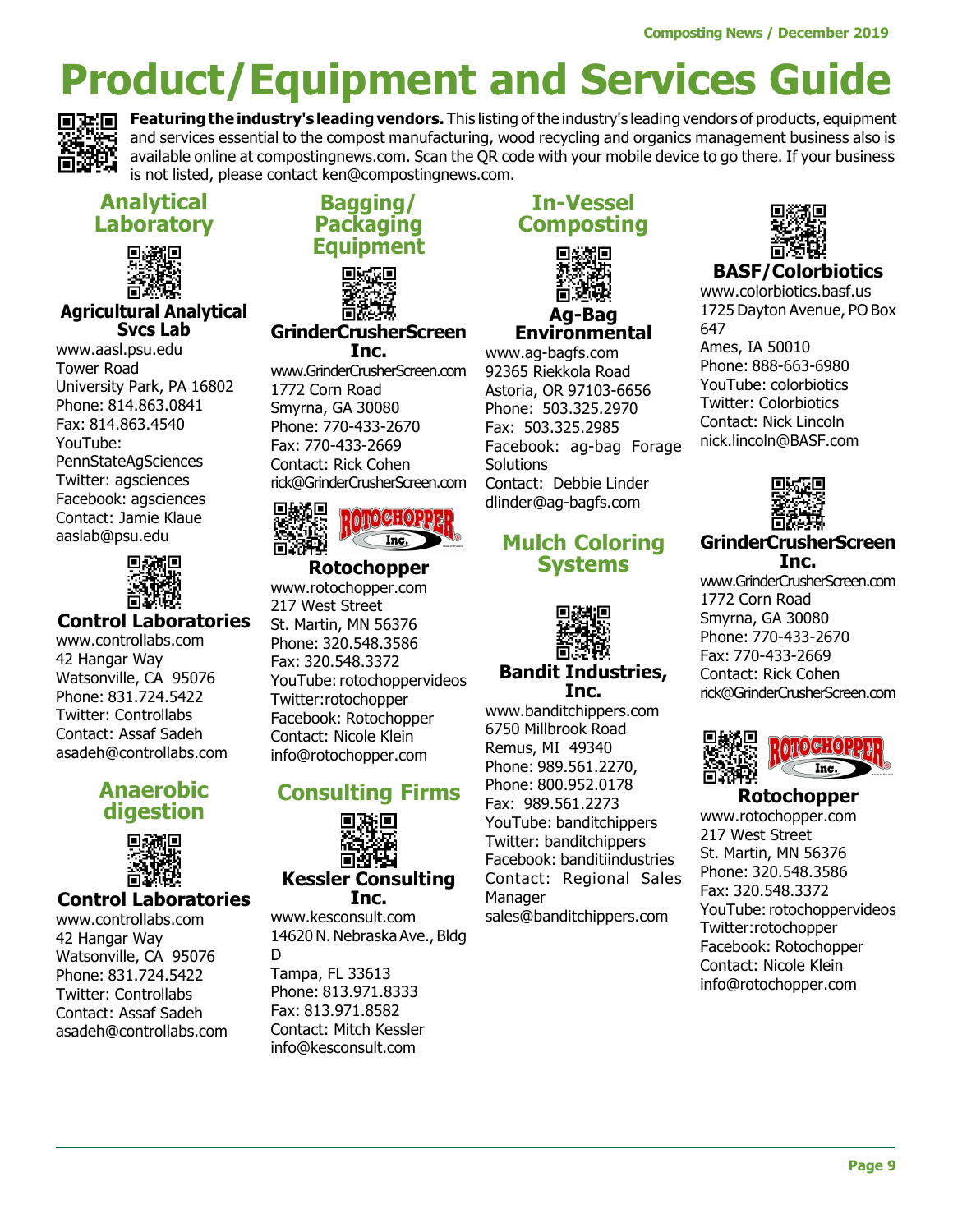## **Screening Systems** & Trommels



Company Inc.

www.actionconveyors.com 2800 Hayes Street Newberg, OR 97132 Phone: 503-537-1111 Fax: 503-537-1117 YouTube: Action Conveyors Contact: Andrew LaVeine sales@actionconveyors.com



### GrinderCrusherScreen Inc.

www.GrinderCrusherScreen.com 1772 Corn Road Smyrna, GA 30080 Phone: 770-433-2670 Fax: 770-433-2669 Contact: Rick Cohen rick@GrinderCrusherScreen.com



## Komptech Americas LLC

www.komptechamericas.com 6345 Downing Street Denver, CO 80216 Ph: 720.890.9090 Fax: 720.890.5907 YouTube: Komptech Americas Twitter: komptechamericas Facebook: komptechamericasllc Contact: Brandon Lapsys b.lapsys@komptechamericas.com



Screen USA Inc.

www.screenusa.net 1772 Corn Road Smyrna, GA 30080 Phone: 770.433.2670 Fax: 770.433.2669 Contact: Rick Cohen rick@screenusa.net



www.petersoncorp.com PO Box 40490 Eugene, OR 97404 Phone: 800.269.6520 Phone: 541.689.6520 Fax: 541.689.0804 YouTube: PetersonCorp Twitter: petersoncorp Facebook: PetersonPacific Contact: Michael Spreadbury peterson@petersoncorp.com



Vermeer

www.vermeer.com 1210 Vermeer Road East Pella, Iowa. 50320 Phone: 641.628.3141 YouTube: Vermeer Twitter: vermeerug Facebook: vermeerjobs Contact: Jay Sarver Email: salesinfo@vermeer.com



West Salem **Machinery** 

www.westsalem.com P.O. Box 5288 665 Murlark Ave. NW Salem, OR 97304 Phone: 800.722.3530 Phone: 503.364.2213 Fax: 503.364.1398 YouTube: West Salem **Machinery** Facebook: West Salem **Machinery** Twitter: West Salem **Machinery** Contact: Scott Haynes info@westsalem.com

# **Shredders**



#### GrinderCrusherScreen Inc.

www.grindercrusherscreen.com 1772 Corn Road Smyrna, GA 30080 Phone: 770.433.2440 Fax: 770.433.2669 YouTube: GrinderCrusherScreen Twitter: GCS\_Equipment Facebook:GrinderCrusherScreen Contact: Rick Cohen rick@grindercrusherscreen.com



www.westsalem.com P.O. Box 5288 665 Murlark Ave. NW Salem, OR 97304 Phone: 800.722.3530 Phone: 503.364.2213 Fax: 503.364.1398 YouTube: West Salem **Machinery** Facebook: West Salem **Machinery** Twitter: West Salem **Machinery** Contact: Scott Haynes info@westsalem.com

## Thermometers & Monitoring **Equipment**



https://reotempcompost.com 10656 Roselle Street San Diego, CA 92121 Phone: 858.225.1889 Fax: 858.784.0720 YouTube: reotemp compost Twitter: reotempcompost Facebook: reotemp Contact: Nathan O'Connor compost@reotemp.com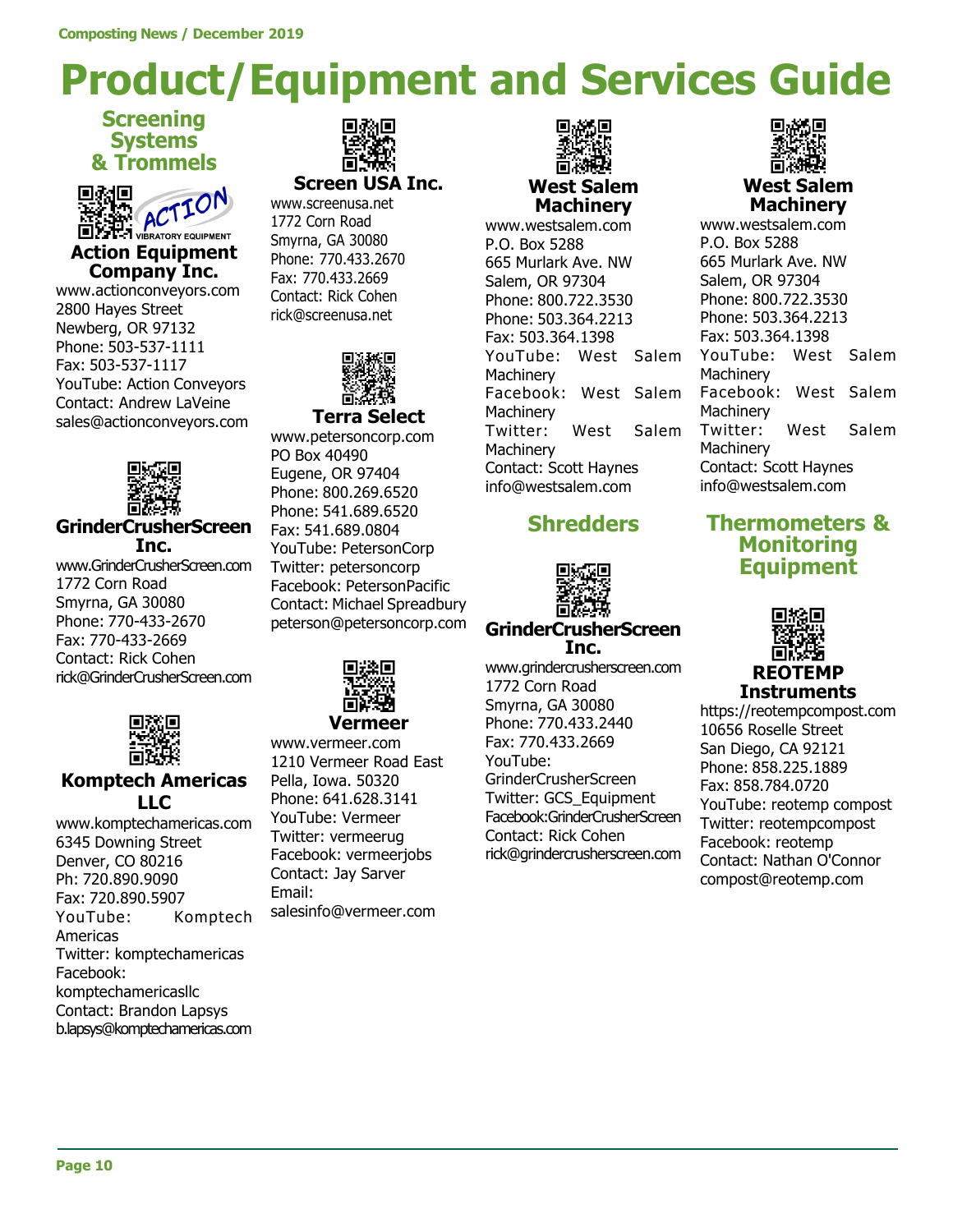Replacement Parts



#### ARMORHOG CW Mill Equipment -

www.armorhog.com 14 Commerce Drive Sabetha, KS 66534 Phone: 800.743.3491 Phone: 785.284.3454 Fax: 785.284.2010 YouTube: CWMillHogZilla Facebook: HogZilla Monster **Grinders** Contact: Brian Bergman sales@armorhog.com



#### DynaHog CW Mill Equipment -

www.dynahog.com 14 Commerce Drive Sabetha, KS 66534 Phone: 800-743-3491, Phone: 785-284-3454 Fax: 785-284-2010 Contact: Jason Haug sales@dynahog.com



## Hogzilla Grinders CW Mill Equipment -

www.hogzilla.com 14 Commerce Drive Sabetha, KS 66534 Phone: 800.743.3491 Phone: 785.284.3454 Fax: 785.284.3601 YouTube: CWMillHogZilla Facebook: HogZillaMonsterGrinders Contact: Tim Wenger, VP, Sales Mgr. hogzilla@cwmill.com

Wear Parts



## Apollo Equipment.net & Grinder Wear Parts

www.GrinderWearParts.com 2062 20th Avenue SE Largo, FL 33771 Oregon Manufacturing 2785 N. Front Street Woodburn, OR 97071 Phone: 503.982-0880 Phone: 800.827.0401 Fax: 503.982.0881 YouTube: ApolloEquipmentnet Twitter: GrinderWearPrts Facebook: GrinderWearPrts Contact: Wayne Brown info@GrinderWearParts.com



#### GrinderCrusherScreen Inc.

www.GrinderCrusherScreen.com 1772 Corn Road Smyrna, GA 30080 Phone: 770-433-2670 Fax: 770-433-2669 Contact: Rick Cohen rick@GrinderCrusherScreen.com

## Windrow Turners



#### Aeromaster Midwest Bio-Systems

www.aeromasterequipment.com www.midwestbiosystems.com 28933 35 E Street Tampico, IL 61283 Phone: 800.689.0714 Fax: 815.438.7028 YouTube: midwestbiosystems Twitter: compostingil Facebook: Contact: Cary Richardson info@midwestbiosystems.com



## Brown Bear Corp.

www.brownbearcorp.com PO Box 29, 2248 Avenue of Industry Corning, IA 50841 Phone: 641.322.4220 Fax: 641.322.3527 YouTube: Brown Bear Corp Contact: Stan Brown sales@brownbearcorp.com



#### GrinderCrusherScreen Inc.

www.grindercrusherscreen.com 1772 Corn Road Smyrna, GA 30080 Phone: 770.433.2440 Fax: 770.433.2669 YouTube: GrinderCrusherScreen Twitter: GCS\_Equipment Facebook:GrinderCrusherScreen Contact: Rick Cohen rick@grindercrusherscreen.com



## HCL Machine Works

www.hclmachineworks.com 15142 Merrill Ave. Dos Palos, CA 93620 Phone: 209.392.6103 Fax: 209.392.3000 Facebook: hclmachineworks Contact: Sherrill Campbell Contact: Casey Campbell sales@hclmachineworks.com



#### Komptech Americas LLC

www.komptechamericas.com 6345 Downing Street Denver, CO 80216 Ph: 720.890.9090 Fax: 720.890.5907 YouTube: Komptech Americas Twitter: komptechamericas Facebook: komptechamericasllc Contact: Brandon Lapsys b.lapsys@komptechamericas.com



#### **SCARAB** International LLP

www.scarabmfg.com 1475 County Road W White Deer, TX 79097 Phone: 806.883.7621 Fax: 806.883.6804 YouTube: Scarab Manufacturing Twitter: Scarabmfg Facebook: Scarab International, LLLP Contact: Richard Miller info@scarabmfg.com



www.vermeer.com 1210 Vermeer Road East Pella, Iowa. 50320 Phone: 641.628.3141 YouTube: Vermeer Twitter: vermeerug Facebook: vermeerjobs Contact: Jay Sarver salesinfo@vermeer.com